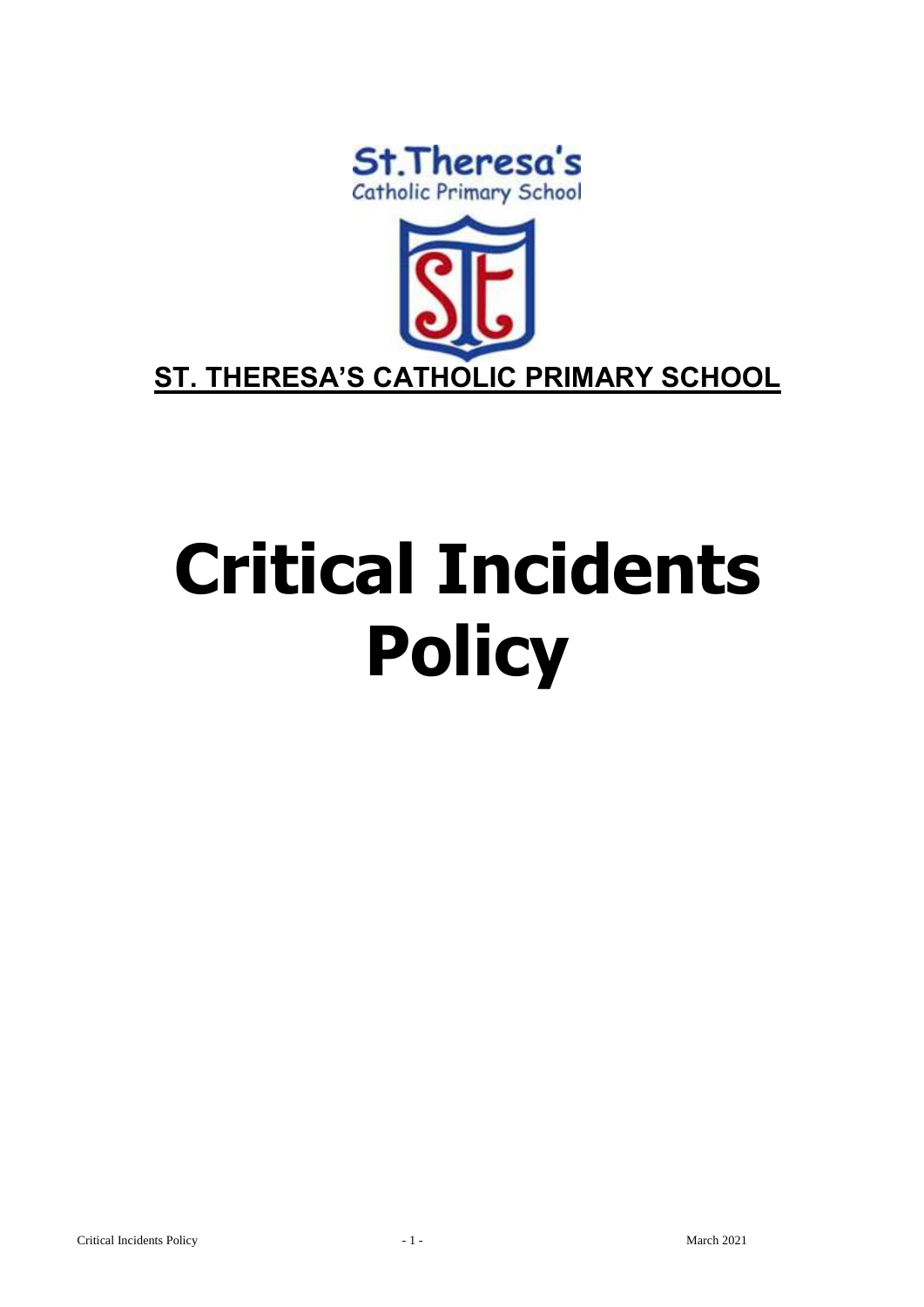# "We learn together, we play together, we pray together, we grow together in the love of God"



# Validation grid

| <b>Title</b>                                       | <b>Critical Incidents Policy</b>                                                                                                                                                     |  |
|----------------------------------------------------|--------------------------------------------------------------------------------------------------------------------------------------------------------------------------------------|--|
| <b>Author</b>                                      | Barbara Costa                                                                                                                                                                        |  |
| <b>Associate Author</b>                            |                                                                                                                                                                                      |  |
| <b>Target Audience</b>                             | All staff community                                                                                                                                                                  |  |
| <b>Stake holders</b><br>consulted                  | Staff and governors                                                                                                                                                                  |  |
| Curriculum / non<br>curricular                     | Non curricular                                                                                                                                                                       |  |
| <b>Associated Policies /</b><br><b>Documents</b>   | Educational Visits Policy, Health and Safety, Adverse Weather,<br>Complaints, Supporting Children with Medical Conditions and First Aid,<br><b>Child Protection and Safeguarding</b> |  |
| <b>New Policy or Review</b><br>of existing policy. | Review                                                                                                                                                                               |  |
| <b>Date of Submission</b>                          | <b>March 2021</b>                                                                                                                                                                    |  |
| <b>Date for Review</b>                             | <b>March 2022</b>                                                                                                                                                                    |  |
| Date ratified by<br><b>Governors</b>               |                                                                                                                                                                                      |  |

Headteacher Barbara Costa

Chair of Governors **Seamus McKenna**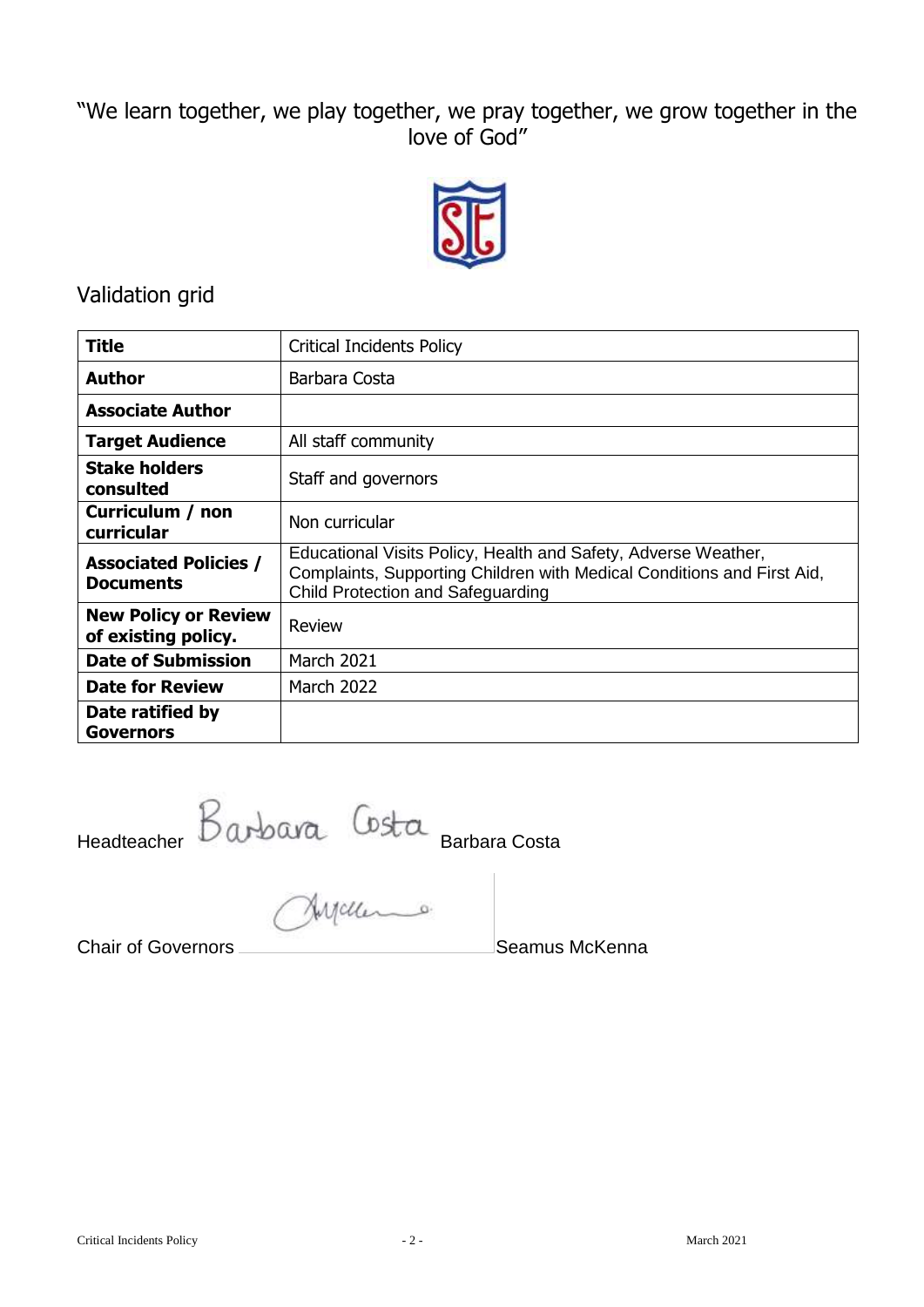#### **Statement of intent**

- 1. Legal framework
- 2. Definitions
- 3. Roles and responsibilities
- 4. Major elements in drawing up the policy for dealing with critical incidents
- 5. Working with the media
- 6. Recovery Planning
- 7. Handling Complaints

### **Appendices**

Appendix 1 – Key Contacts

- Appendix 2 Essential Information
- Appendix 3 Useful websites

### **Statement of Intent**

St. Theresa's Catholic School recognises that whilst the safety of pupils, staff members and visitors on the school premises is paramount, it is not always under our control.

In an emergency, staff members will endeavour to take all reasonable actions in order to ensure the safety of all those on site.

The procedures in this policy aim to minimise disruption to the learning environment whilst ensuring the safety of all pupils, staff members and visitors, by responding to critical incidents as quickly and efficiently as possible.

#### **1. Legal Framework**

This policy has due regard to all relevant legislation and statutory guidance including, but not limited to, the following:

- Workplace (Health, Safety and Welfare) Regulations 1992
- The Management of Health and Safety at Work Regulations 1999
- Health and Safety at Work etc. Act 1974
- The Regulatory Reform (Fire Safety) Order 2005
- DfE (2015) 'Emergency planning and response'
- DfE (2019) 'School and college security'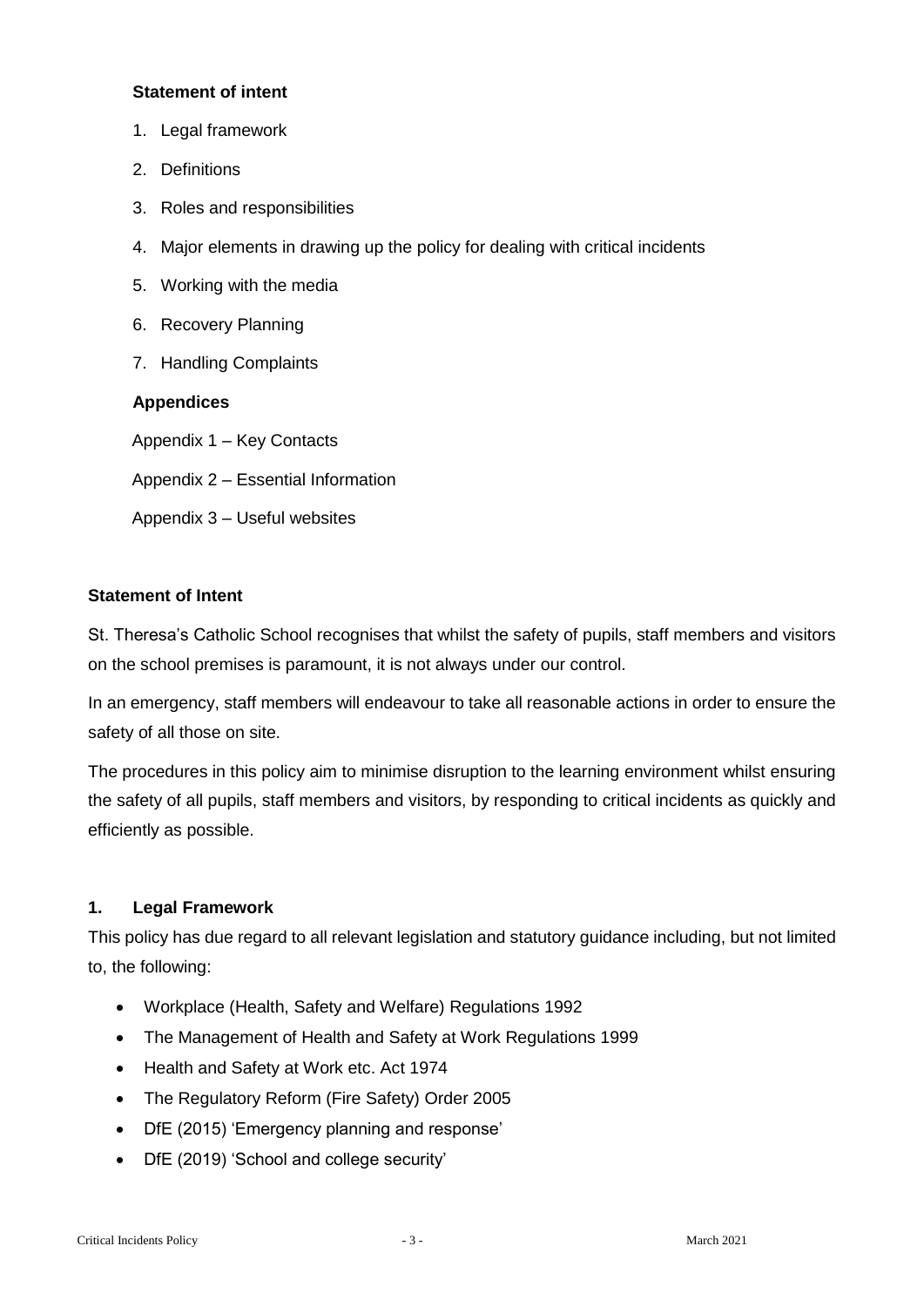# **2. Definitions**

For the purpose of this policy, a "**critical incident**" is an emergency which affects pupils, staff, visitors or property and requires immediate responsive action which is beyond that reasonable expected from the school's own management team.

The risks for a school are to:

- the pupils, staff, parents, governors and visitors
- the buildings, premises and grounds
- the systems and services without which the school cannot function effectively

Critical incidents include, but are not limited to, the following:

- The death of a pupil, staff member or governor
- A serious incident involving a pupil or staff member on, or off, the school premises
- An incident of serious violent crime
- A violent intrusion onto the premises, e.g. a bomb alert
- Extensive damage to school property
- A fire, flood or explosion
- The effects of disasters in the wider community
- A serious safeguarding incident which may attract media and public interest
- Incidents whilst on educational visits
- Epidemics
- Exposure to hazardous substances near, or on, the school premises

# **3. Roles and Responsibilities**

The **Headteacher** is responsible for:

- The overall implementation of this policy and ensuring all members of staff are aware of their responsibilities.
- Appointing designated staff members to the critical incident management team.
- The incident management team at St. Theresa's is: The Headteacher (Barbara Costa), The Deputy Headteacher (James Troy), the Site Manager (Martin Kryst), the Chair of Governors (Seamus McKenna).

Other members of staff may be involved as appropriate (e.g. Inclusion Leader: Barbara Folan). The Headteacher will be the initial or main point of contact.

- Working alongside the critical incident management team to ensure that critical incidents are managed effectively.
- Ensuring that an appropriate ratio of first aiders to pupils is sustained at all times.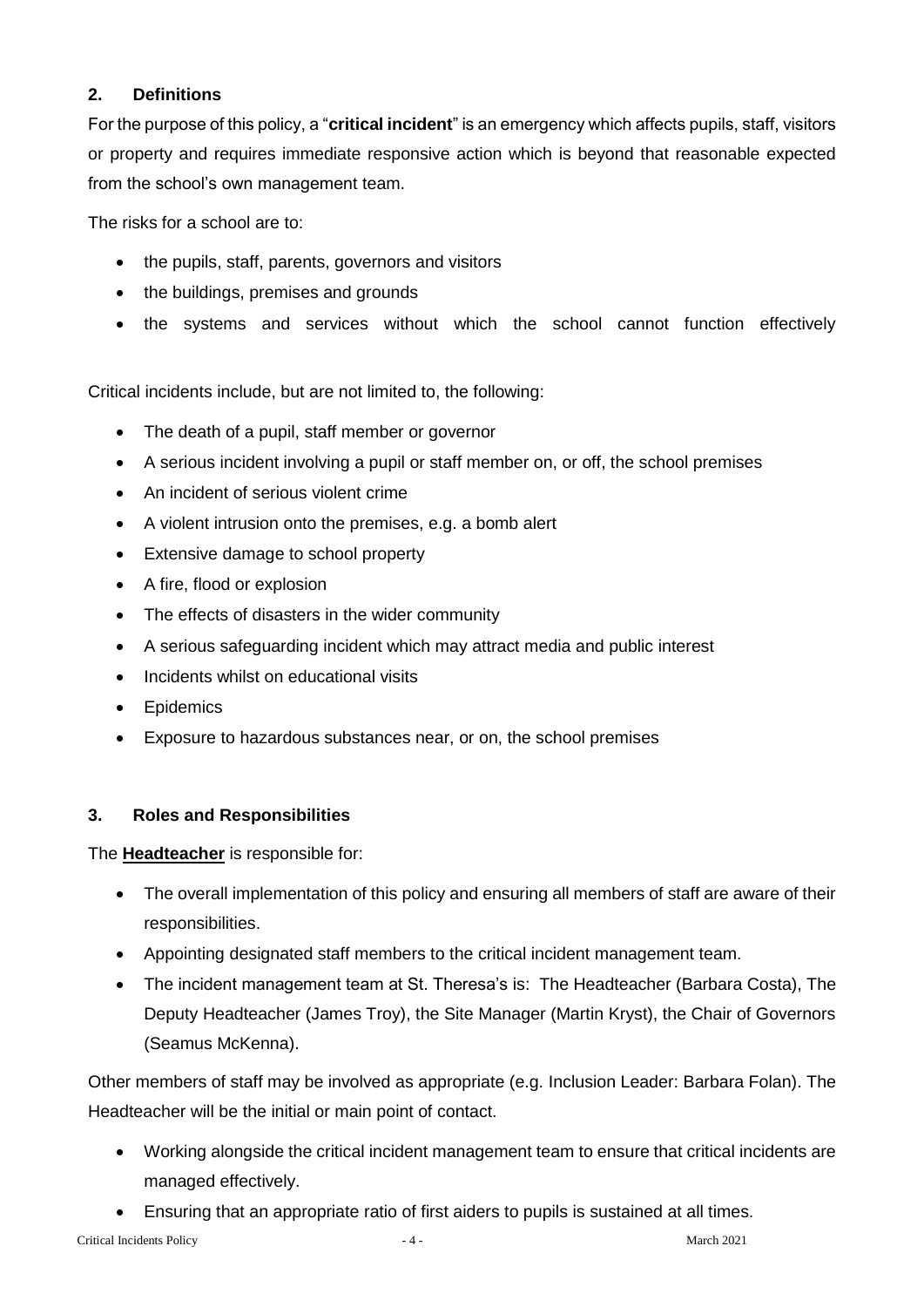- Reviewing the critical incident policy at regular intervals, ensuring that it is kept up-to-date with developments at the school, such as changes to evacuation procedures.
- Keeping a duplicate copy of the critical incident policy off the school premises in case of a fire, flood or explosion.
- Ensuring that vital information is not lost in the event of a fire, flood or explosion, by keeping a copy of up-to-date pupil and personnel records off the school premises.
- Liaising with the press, or appointing a designated member of staff to do so.
- Reviewing allocations of responsibilities in light of staff absence.
- Compiling an emergency contact list and ensuring that all members of staff hold a copy of this.
- Informing parents and the school community about the critical incident.
- Maintaining the welfare of all staff, pupils and visitors.

### The **LA** is responsible for:

- o Giving immediate support, guidance and advice to the Incident Manager
- o Supplying relevant technical expertise and advice
- o Managing the press and the media
- o Providing information
- o Subsequently supporting the school to recover after the incident

The **Diocese of Westminster** may also offer this or similar support and must be informed of any incident.

# All **staff members** are responsible for:

- Acting in accordance with this policy at all times.
- Effectively implementing the critical incident management plan, when necessary.
- Maintaining up-to-date records of critical incidents at the school.
- Maintaining their own records of events, as well as keeping copies of notes made by other colleagues.
- Ensuring that they effectively understand the school's critical incident management plan.
- Understanding how to effectively carry out the school's emergency evacuation procedures.
- Understanding their role in the execution of the school's emergency plans, including evacuation procedures and the critical incident management plan.
- Ensuring that pupils are aware of the school's emergency evacuation procedures.
- Ensuring that their own contact details are kept up-to-date on school records.
- Reporting and recording minor and critical incidents in line with the school's accident reporting procedures.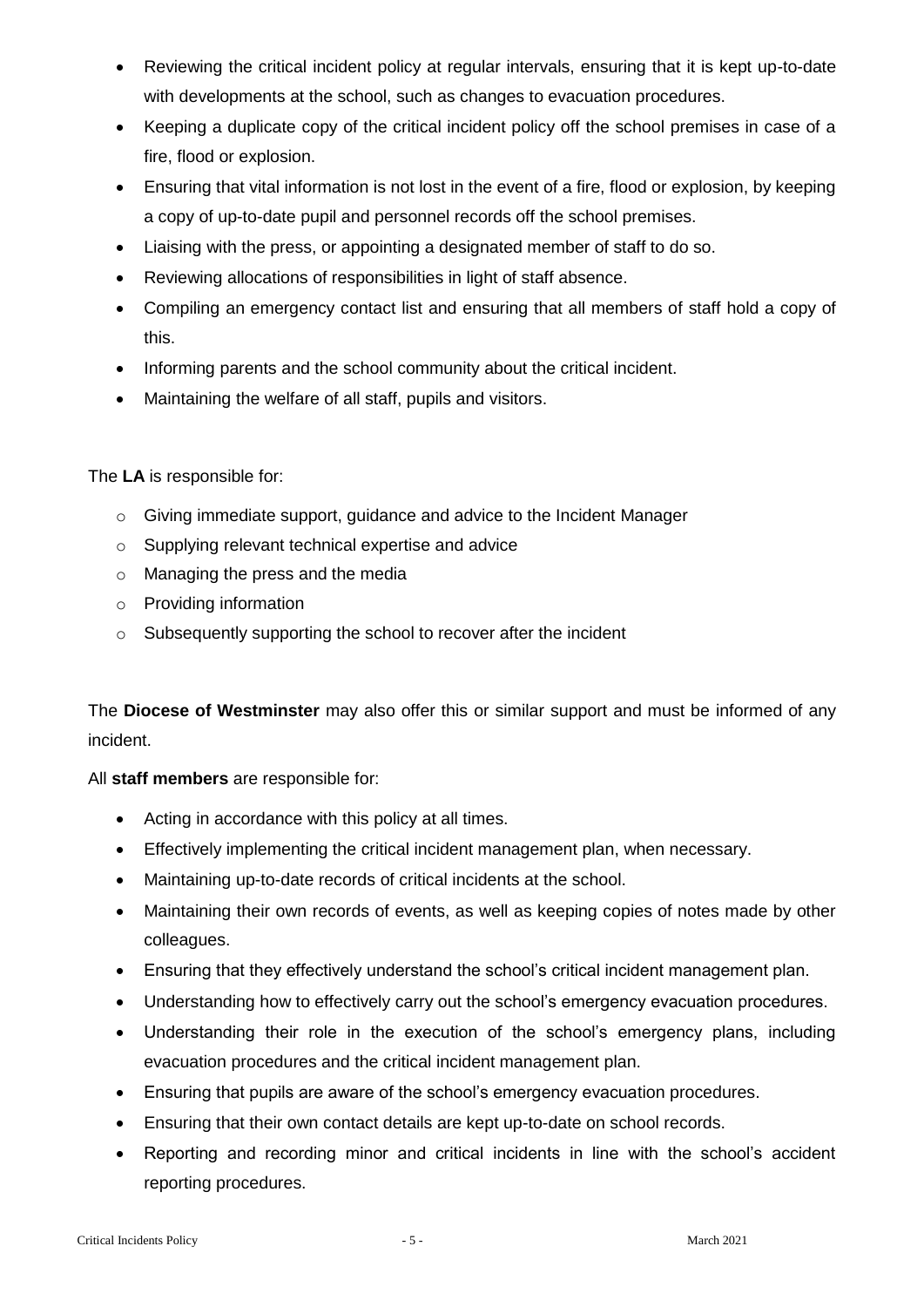# **4. Major elements in drawing up the policy for dealing with critical incidents**

It is impossible to predict the exact form or effect of an emergency.

#### 4.1 Checklists of information for responding to a crisis

See Appendix 1 and Appendix 2.

These are also kept off site at the homes of –

Barbara Costa (Headteacher)

#### Seamus McKenna (Chair of Governors)

- Admin data is backed up weekly to the main server automatically.
- All staff laptops are backed up weekly to the main server automatically.
- Parent/child/staff/finance details and school assessment data is all stored on web based systems.

# 4.2 Procedures for responding to Critical Incidents

The Incident Manager will take the following actions:

- Call the emergency services and / or other agencies as appropriate
- Evacuate the premises immediately if necessary
- Receive report of incident and decide this is a critical incident
- Inform the Head of School Improvement (HOSI). The HOSI will contact all services required immediately after receiving notification to ensure support is arranged. A lead Officer will be appointed and the school informed.

HOSI: 02083597725/07961 081977

Business Support and Communications Team: 0208 359 7288

Out of hours: 0208 359 2000

- Contact parents of affected pupils
- Contact Diocese of Westminster Education Service (0207 798 9005)
- Inform the Chair of Governors
- Identify, if necessary, a central liaison point. Whenever possible this should be the school / centre office. Ideally the liaison point should have telephone and email facilities
- If the incident is off site, the group leader will:
	- $\circ$  Take a copy of the procedures and emergency numbers with them on any off site activity in accordance with the school Educational Visit Policy.
	- o Account for all party members
	- o Call the school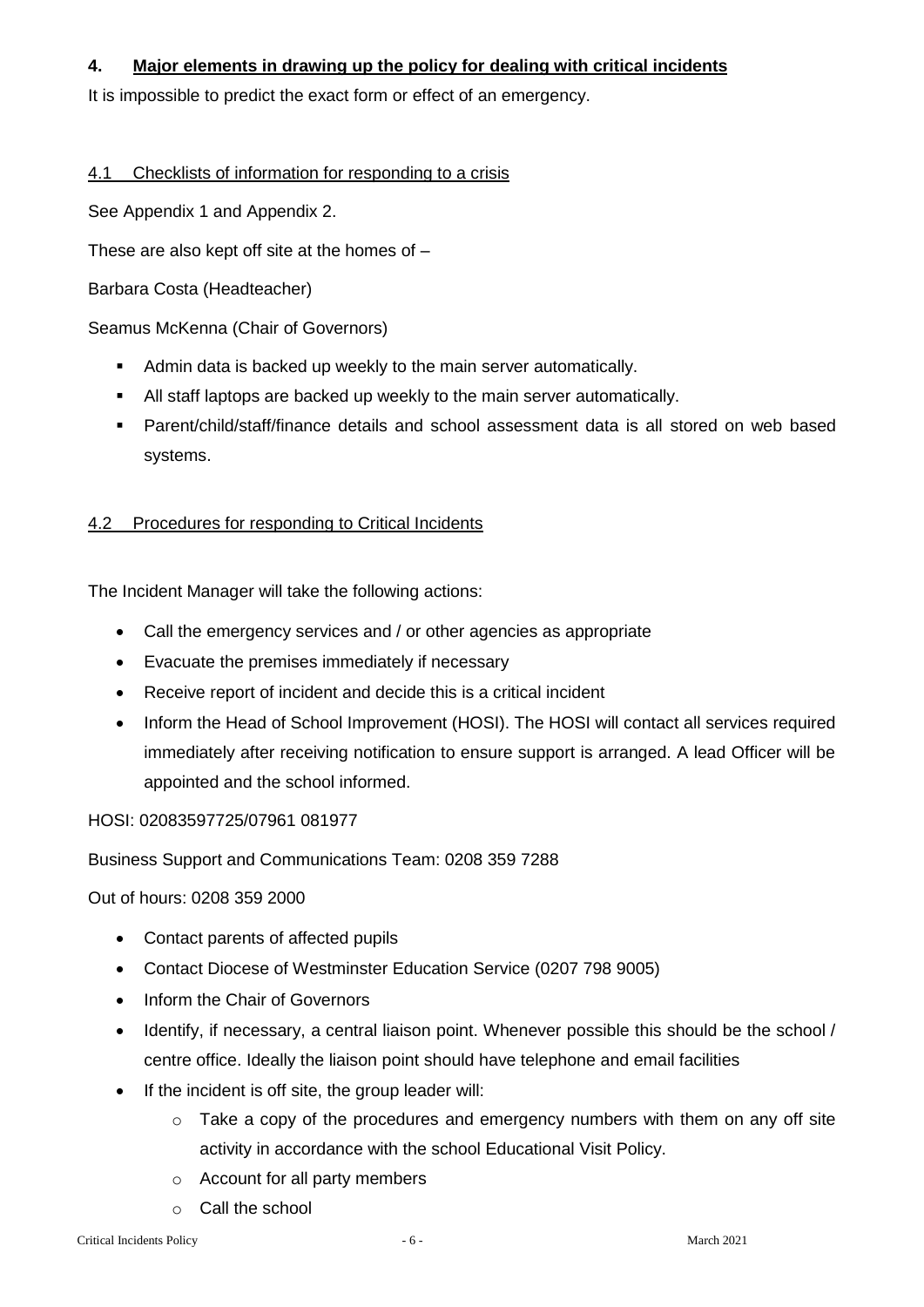### *As soon as possible*

- Inform pupils and staff
- Prepare letter for parents
- Prepare press statement with guidance and support from LA and Diocese

## *Longer term*

- Arrange meeting of governing body, LA officers and Diocesan officer to discuss the way back to normality.
- Consider plans for counselling support

# 4.3 Death of pupil or member of staff

- In addition to the above, make safe (if possible) the hazard so others are not harmed or in danger
- Preserve any evidence of the cause of the incident
- Contact parents / carers / next of kin
- Arrange counselling
- Inform the Barnet Health and Safety Manager (see Appendix I)
- Later, inform the Health and Safety Executive (HSE) (by phone) and complete and return RIDDOR form to the Health and Safety Executive within 10 days.

#### 4.4 Serious accidents or illness

- Contact emergency services if necessary
- Contact parent/s
- Contact parish priest
- If a parent is unavailable to meet the pupil at hospital, the accompanying member of staff should act 'in loco parentis', including giving permission for treatment – subject of course to any known parental wishes e.g. Jehovah's Witnesses
- Notify HSE if incident is reportable

# 4,5 Assaults on staff by parents or members of the public

- Member of staff to contact the police
- Try to identify the assailant but do not detain by force
- Collect and retain names of any witnesses and prepare witness statements
- Notify HSE if incident is reportable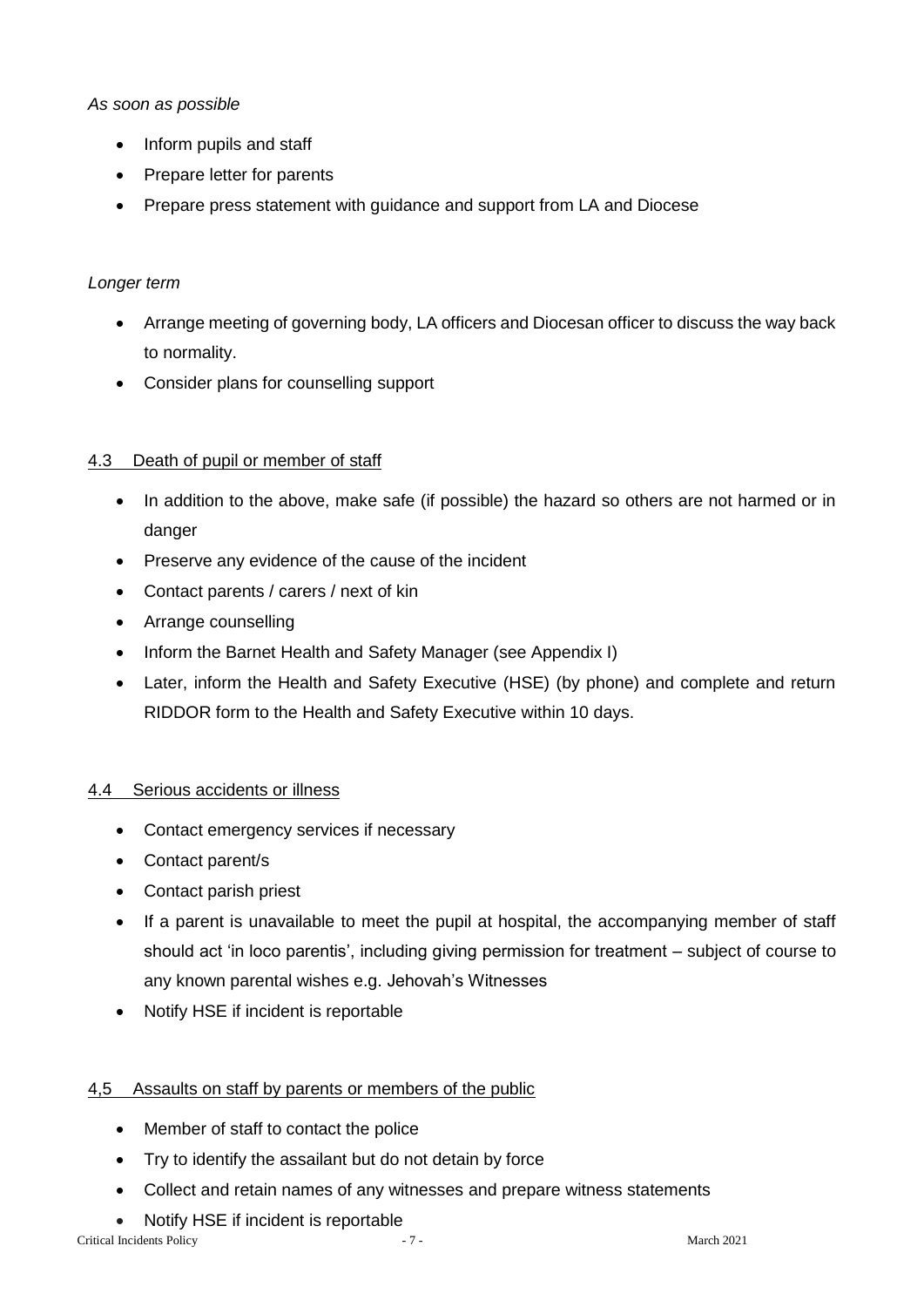#### 4.6 Bomb threats

- Sound alarm
- Call emergency services
- Evacuate building to offsite emergency point Pure Gym car park
- Confirm with staff and the police that the building is empty
- Contact parents
- Do not re-enter the building without clearance from the emergency services

## 4.7 Gas Leak

- If a gas leak is suspected, and if it is safe to do so, turn off the supply immediately
- Call the National Gas Emergency service 0800 111 999
- If necessary evacuate building to offsite emergency point Pure Gym car park and contact police
- Confirm with staff and the police that the building is empty
- Contact parents
- Do not re-enter the building without clearance from the emergency services

#### 4.8 Emergency school closure

- The decision to close the school will be made in exceptional circumstances by the Headteacher and the Chair of Governors
- A mobile phone can be used for emergency use away from the building
- Ensure adults are available at home or they can collect the child. If not then the child should remain at school or in a supervised safe place
- Communicate reasons to parents for closure as soon as possible using the school Teachers 2 Parents texting service
- Plan for reopening school and communicating with parents / carers
- In case of radiation fallout keep children inside school until safe to release them

#### 4.9 Managing information

• In the immediate aftermath of an incident or crisis it is possible that the school / centre will be inundated with incoming calls from anxious parents and others – including the media. The Incident Manager should prepare for the eventuality. Staff dealing with these calls should liaise with the Barnet Communications Officer (see 5.2 below) and provide an agreed, factual statement along with a reassurance that appropriate actions are being undertaken. Staff should keep a note of all conversations. A separate dedicated line(s) may be needed for outgoing calls – mobile phones are clearly very suitable.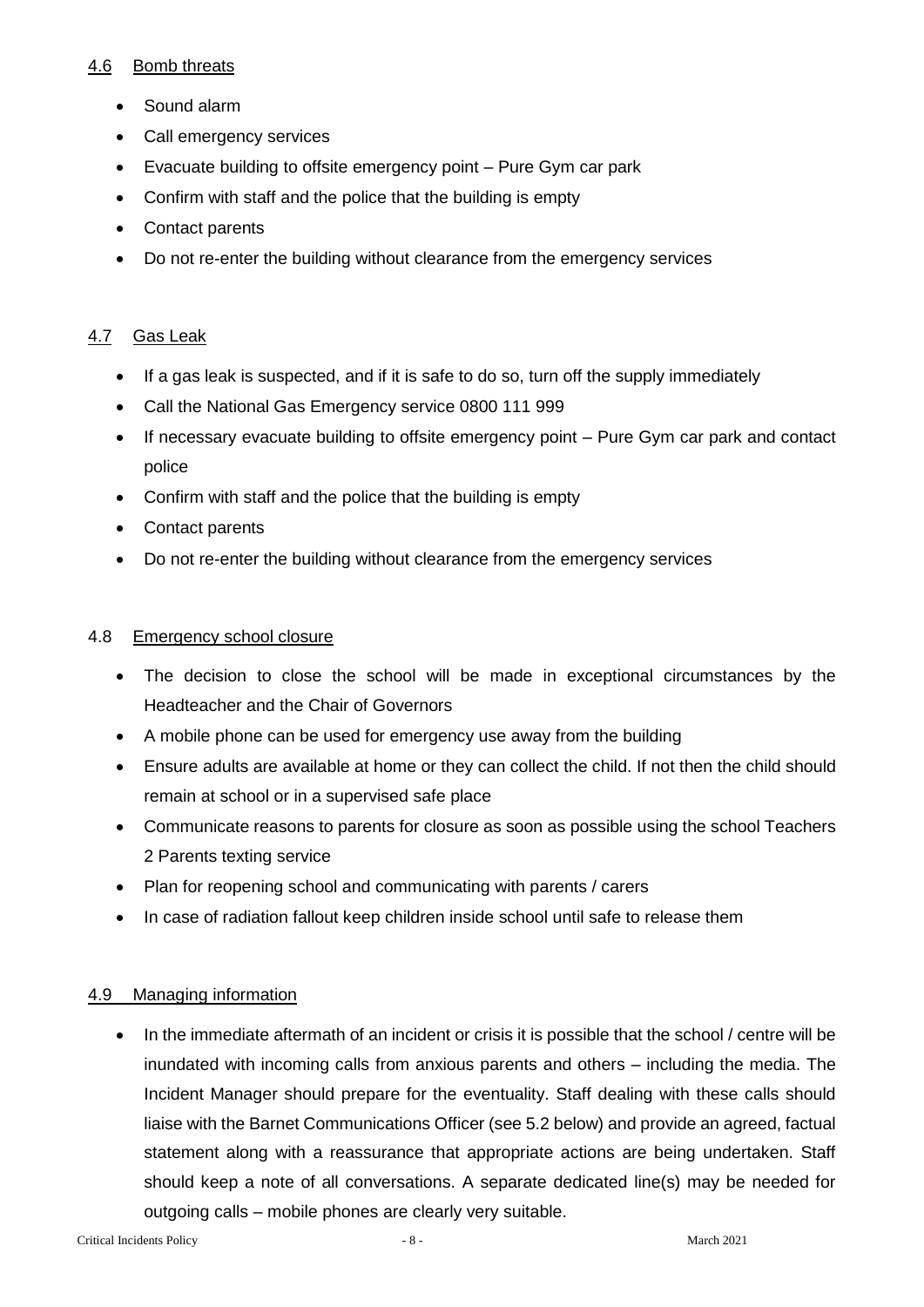The school's texting service (Teachers 2 Parents) will also be used to give information to parents and staff as appropriate.

## **5. Working with the media**

5.1 In the case of a major incident the media will become involved very quickly.

In many situations where the emergency services are involved the police will take the lead on dealing with the media. Reporters may press the school for information, views and comments. Staff and governors are NOT to speak to the media until a statement has been agreed by an Incident Manager.

The media will not go away if you totally ignore them. They will be a bigger problem as they will seek out information themselves, distract staff and disrupt the work of the school. All enquiries should be referred to the Press Office Team.

Contact telephone numbers – Press Office team 020 8359 7299

The Press Office team will allocate a named and dedicated press officer to the school who, amongst other things, will:

- Advise the Incident Manager on news and information management
- Field and respond to media enquiries
- Draft press statements and releases
- Supervise and manage journalists on site where the situation arises.

5.2 If the media 'doorstep' staff and / or parents the Press Office team should be contacted at the earliest opportunity for advice and support and the journalist should be politely and firmly referred to the press team.

#### **6 Recovery planning**

Once an immediate crisis has been addressed, the school (Headteacher and Leadership Team) will set up a recovery team, where this is appropriate, which will be assisted by the LA, the council and the Diocese. Depending on the nature of the incident, the LA, or the council or the Diocese may take the lead role.

The range of issues that may need to be addressed in a recovery programme is varied but may include:

- ways of communicating to staff, parents and children
- formal and informal recognition and rituals
- support for staff and pupils, which may include therapeutic help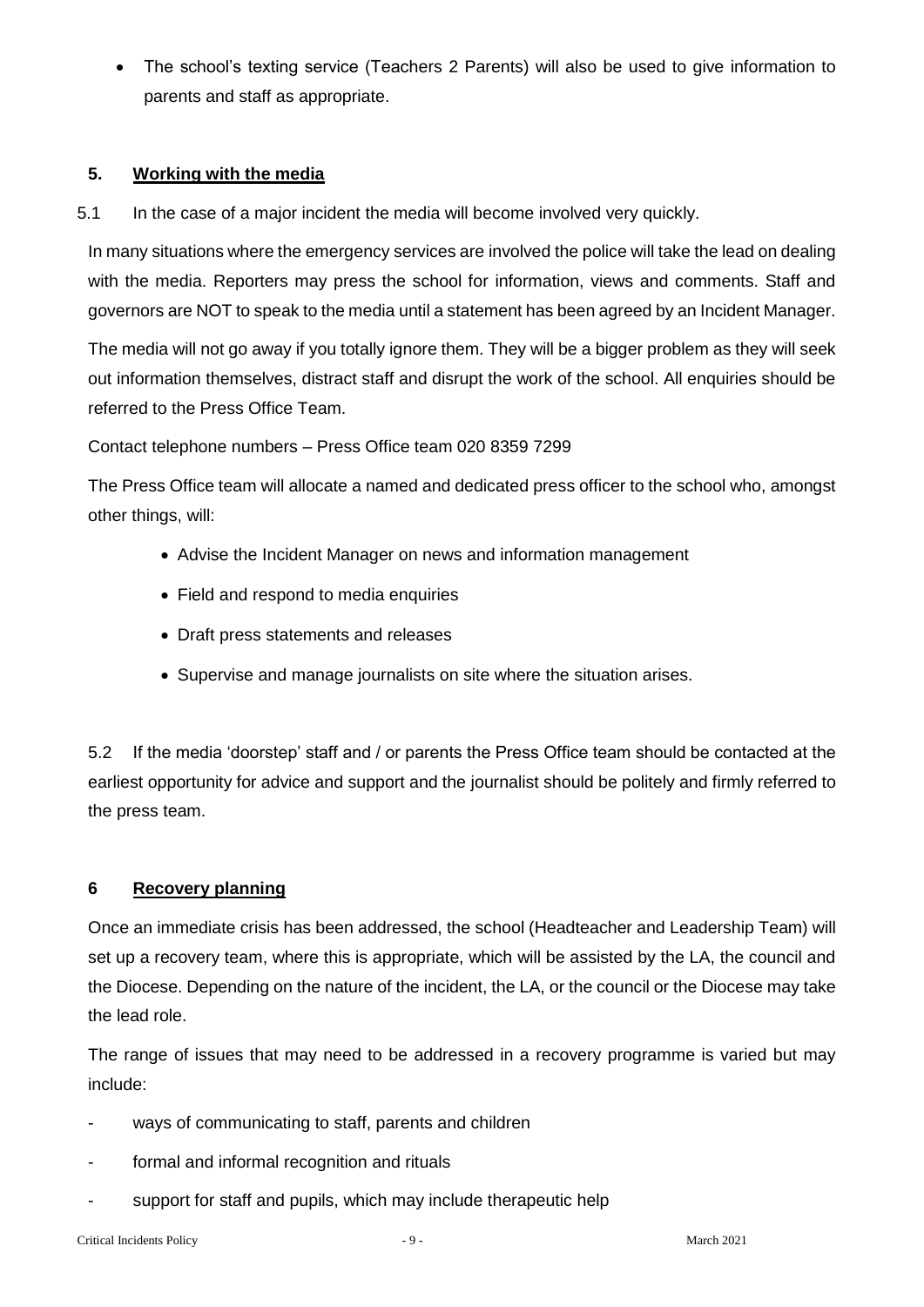- support for the Incident Managers and the recovery team
- the curriculum implications timetabling, staffing etc.
- buildings issues (perhaps in the case of a major fire)
- policies and procedures implications

The LA recommends that an impact assessment is carried out, with the support of council officers, and that a recovery programme is then drawn up.

The strains of leading a school / centre through a critical incident can be very disturbing but may not be apparent until after the crisis has subsided. The support of family, colleagues, governors and LA staff may need to be engaged.

# **7 Handling Complaints**

St. Theresa's Catholic School recognises that the occurrence of a critical incident is a sensitive subject.

Complaints or concerns regarding the school's critical incident arrangements should be made in accordance with the school's Complaints Policy.

The school will continuously work to address and resolve concerns, ensuring that critical incidents are dealt with in line with the law, as well as in a sensitive and supportive manner.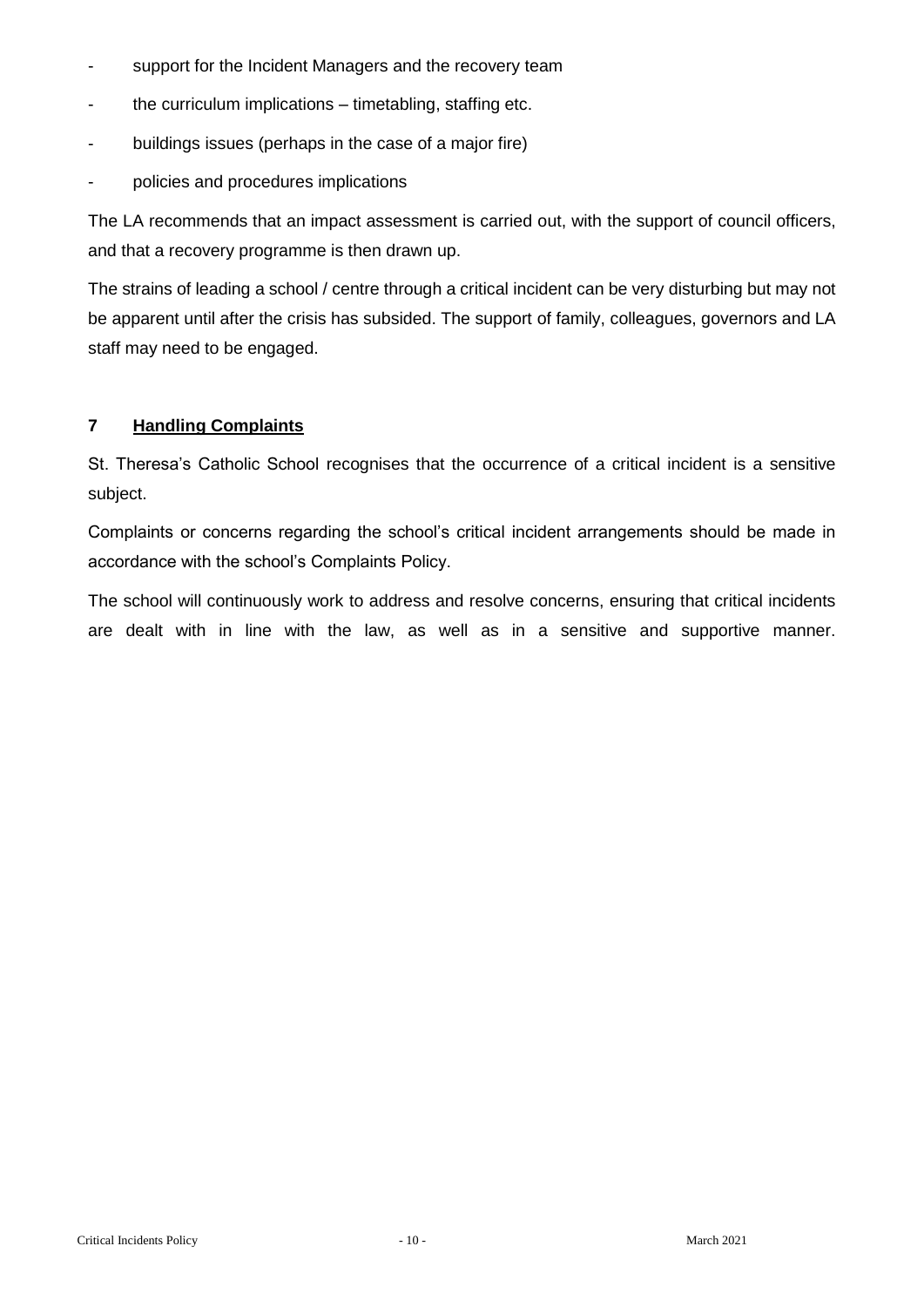# **Key Contacts**

| <b>Incident Managers</b>              | <b>Names and contact details</b>      |
|---------------------------------------|---------------------------------------|
| LA out of hours emergency service     | 0208 359 2000                         |
|                                       |                                       |
| <b>Press Office</b>                   |                                       |
| $9:00am - 5pm$                        | 020 8359 7299                         |
|                                       |                                       |
| Chair of Governing Body               | Seamus McKenna                        |
|                                       |                                       |
|                                       | <b>Martin Kryst</b>                   |
| The Site Manager                      | Mobile no: XXXXXX                     |
|                                       | Barbara Costa (Headteacher)           |
| Key holders and emergency key holder  | James Troy (Deputy)                   |
|                                       | Martin Kryst (Site Manager)           |
|                                       | <b>Barbara Costa</b>                  |
| Headteacher                           | Office number: 020 8346 8826          |
|                                       | Mobile: XXXXXXX                       |
| Deputy Headteacher                    | James Troy                            |
|                                       | Office number: 020 8346 8826          |
|                                       | Mobile: XXXXX                         |
| <b>Emergency Services</b>             | 999                                   |
| Police, Fire and Ambulance            | and ask for the particular service(s) |
|                                       | Barnet Health and Safety Officer      |
| L.B. Barnet Health and Safety Manager | 020 8359 7955                         |
|                                       |                                       |
| Health and Safety Executive           | www.hse.gov.uk                        |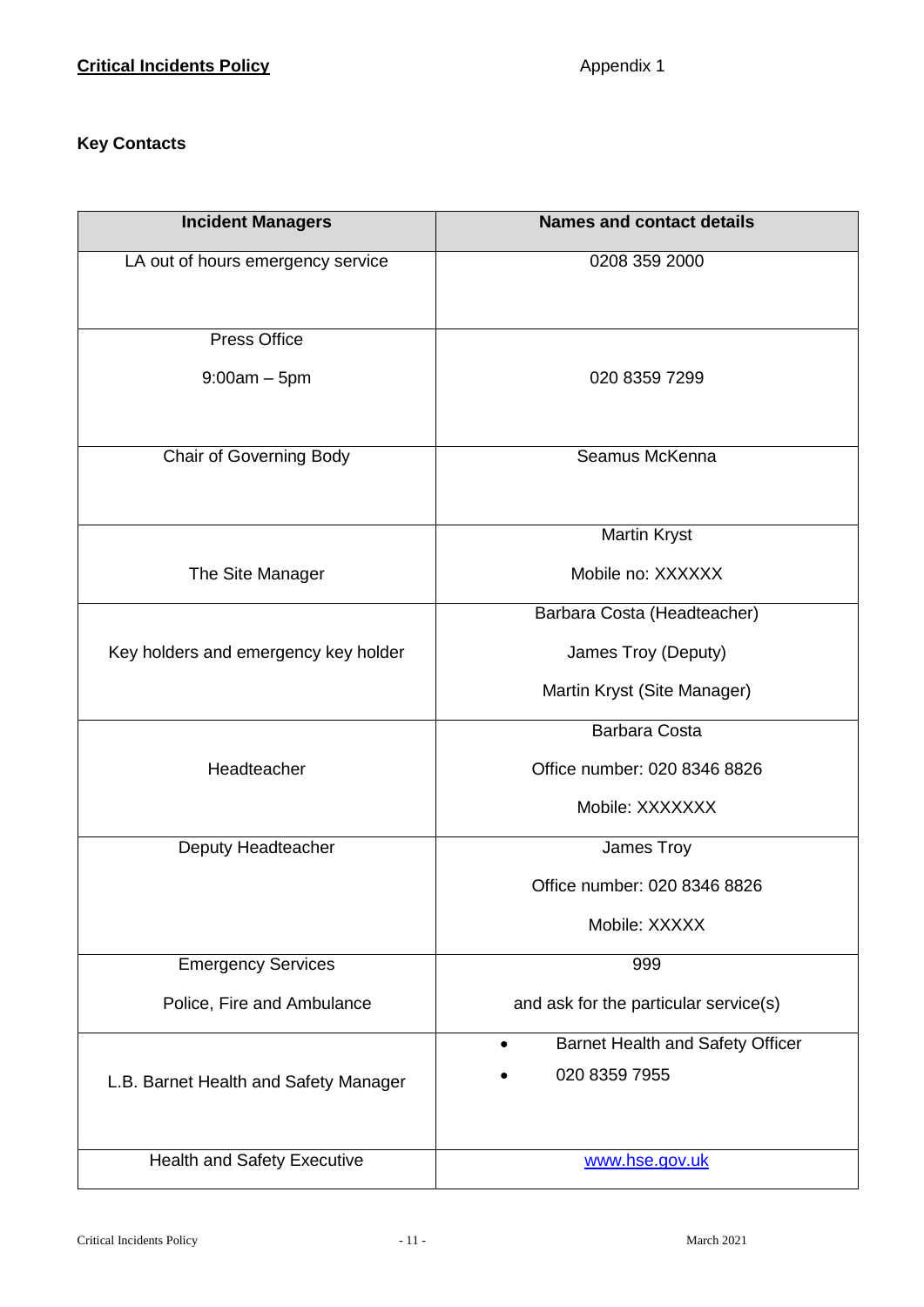# **Essential Information**

|                                                                           | <b>Notes</b>                                                                                          |
|---------------------------------------------------------------------------|-------------------------------------------------------------------------------------------------------|
| An up to date list of emergency contacts for all                          | To be immediately available for the Incident                                                          |
| children and staff                                                        | Manager.                                                                                              |
|                                                                           | This can be accessed remotely via Teachers 2                                                          |
|                                                                           | Parents and G2 Integris websites.                                                                     |
|                                                                           |                                                                                                       |
|                                                                           |                                                                                                       |
|                                                                           | 1 copy for trip leader                                                                                |
| School visit and journey lists                                            | 1 copy retained at school or held by senior staff<br>responsible for the trip (evening or overnight). |
|                                                                           | Details of names, addresses, location and contact                                                     |
|                                                                           | details for all pupils and staff on school visits and                                                 |
|                                                                           | journeys.                                                                                             |
|                                                                           | Significant medical information relating to the above.                                                |
|                                                                           |                                                                                                       |
| Premises site plans including hazardous                                   | <b>Barbara Costa</b>                                                                                  |
| substance storage locations, gas, electric and<br>water control positions | <b>Martin Kryst</b>                                                                                   |
|                                                                           |                                                                                                       |
| Copy of school asbestos survey                                            | Kept in school office                                                                                 |
|                                                                           |                                                                                                       |
| School bank details, account number and sort                              | Finance Department, LB Barnet                                                                         |
| code.                                                                     | 020 8359 4673                                                                                         |
|                                                                           |                                                                                                       |
|                                                                           |                                                                                                       |
|                                                                           |                                                                                                       |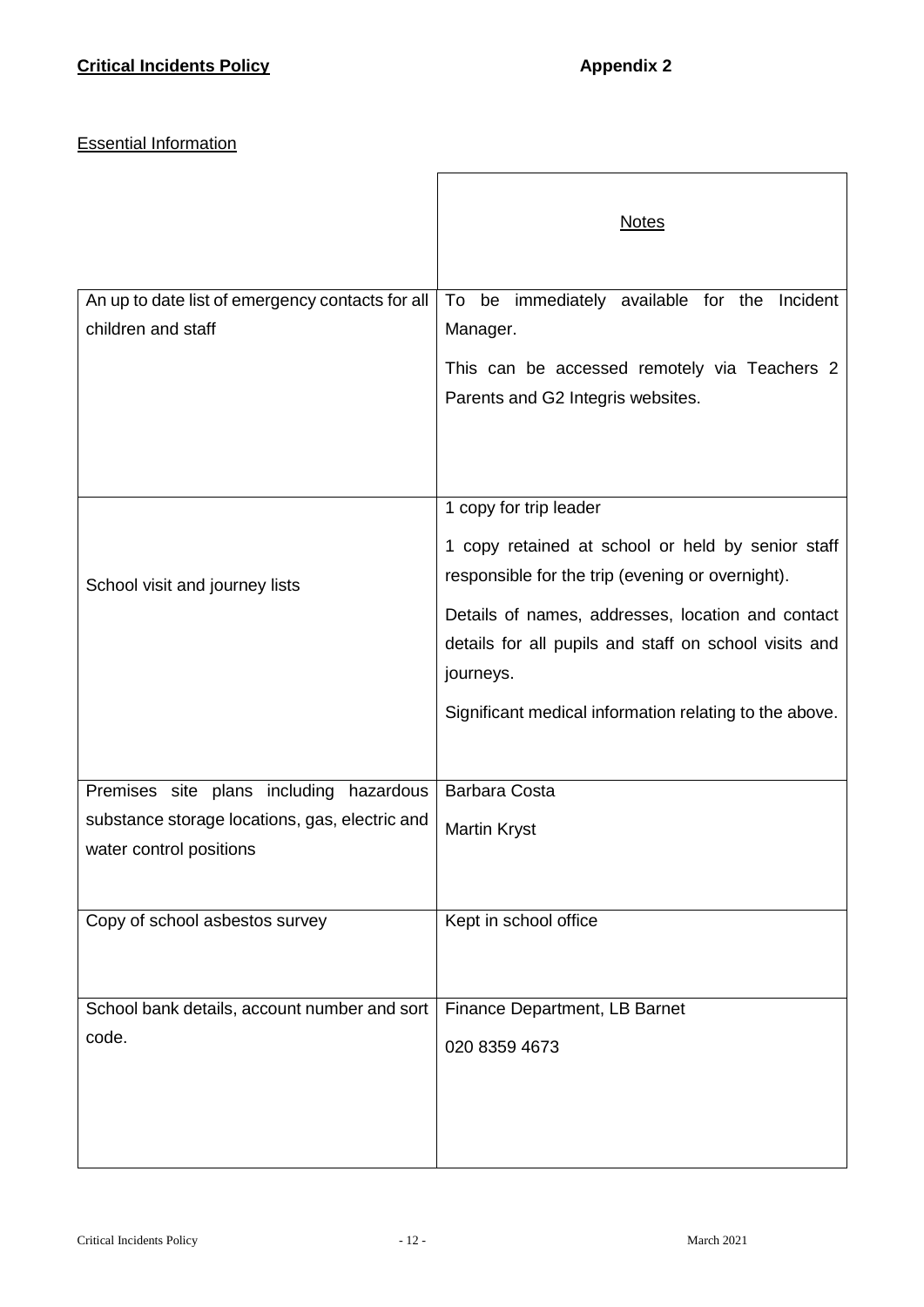- Barnet Local Codes of Practice [https://www.barnet.gov.uk/wwc-home/information-for-schools/health-and-safety-in](https://www.barnet.gov.uk/wwc-home/information-for-schools/health-and-safety-in-schools/local-codes-of-practise.html)[schools/local-codes-of-practise.html](https://www.barnet.gov.uk/wwc-home/information-for-schools/health-and-safety-in-schools/local-codes-of-practise.html)
- Barnet "Guidance for Off-Site Visits and Related Activities with EVOLVE" [https://www.barnet.gov.uk/wwc-home/information-for-schools/health-and-safety-in](https://www.barnet.gov.uk/wwc-home/information-for-schools/health-and-safety-in-schools/educational-and-recreational-visits.html)[schools/educational-and-recreational-visits.html](https://www.barnet.gov.uk/wwc-home/information-for-schools/health-and-safety-in-schools/educational-and-recreational-visits.html)
- L.B. Barnet, "Fire precautions" LCOP 3 [https://www.barnet.gov.uk/wwc-home/information-for-schools/health-and-safety-in](https://www.barnet.gov.uk/wwc-home/information-for-schools/health-and-safety-in-schools/local-codes-of-practise.html)[schools/local-codes-of-practise.html](https://www.barnet.gov.uk/wwc-home/information-for-schools/health-and-safety-in-schools/local-codes-of-practise.html)
- 'Health and Safety: responsibilities and duties for schools' November 2018 [https://www.gov.uk/government/publications/health-and-safety-advice-for](https://www.gov.uk/government/publications/health-and-safety-advice-for-schools/responsibilities-and-duties-for-schools)[schools/responsibilities-and-duties-for-schools](https://www.gov.uk/government/publications/health-and-safety-advice-for-schools/responsibilities-and-duties-for-schools)
- **Emergency planning and Response, DfE** [https://www.gov.uk/guidance/emergencies-and-severe-weather-schools-and-early-years](https://www.gov.uk/guidance/emergencies-and-severe-weather-schools-and-early-years-settings)**[settings](https://www.gov.uk/guidance/emergencies-and-severe-weather-schools-and-early-years-settings)**

Useful websites include:

- <http://www.oeap.info/>
- <http://www.hse.gov.uk/services/education/faqs.htm>
- [https://www.gov.uk/government/uploads/system/uploads/attachment\\_data/file/61089/expecting-the](https://www.gov.uk/government/uploads/system/uploads/attachment_data/file/61089/expecting-the-unexpected.pdf)[unexpected.pdf](https://www.gov.uk/government/uploads/system/uploads/attachment_data/file/61089/expecting-the-unexpected.pdf)